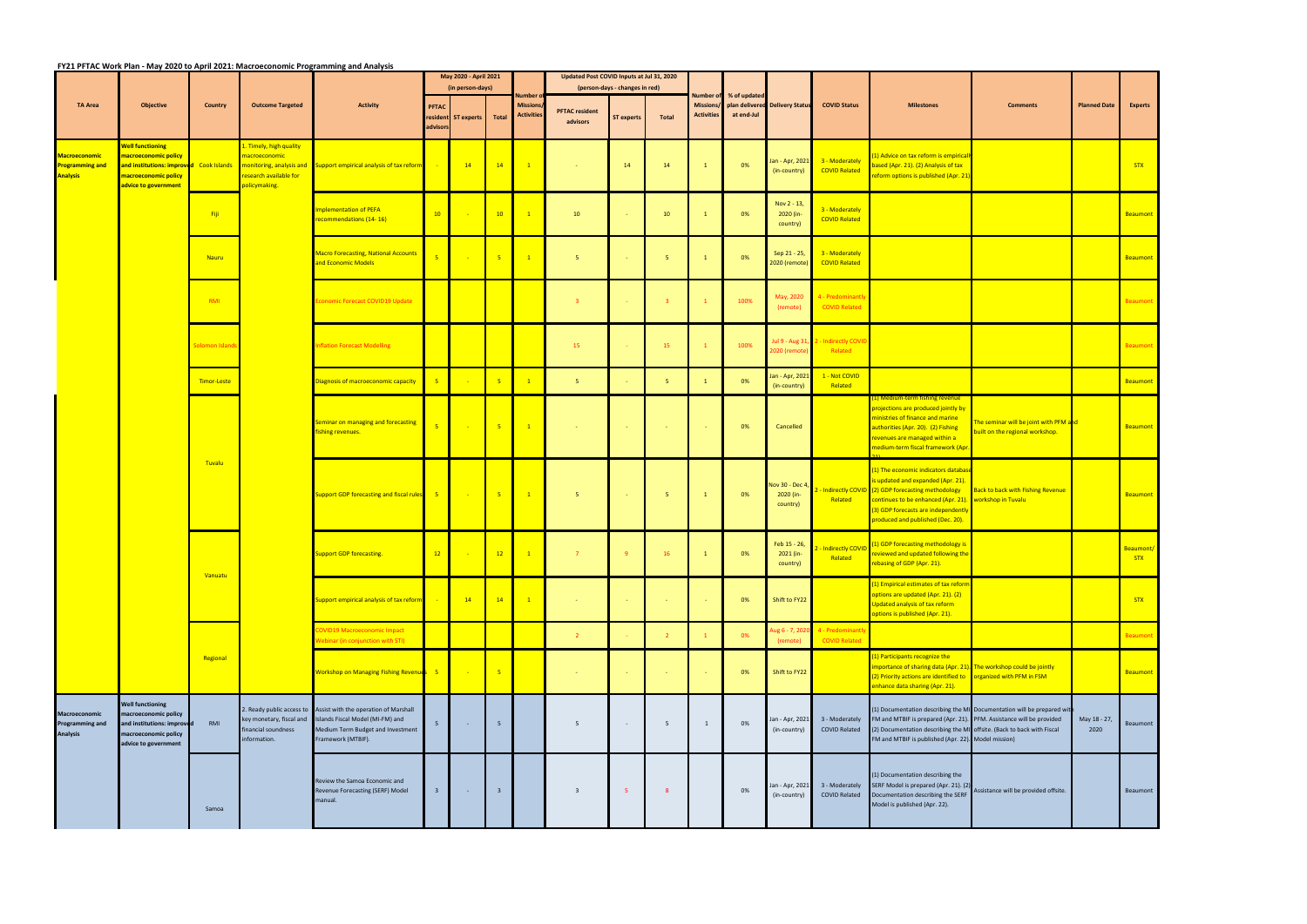|                                                                   |                                                                                                                               |                 |                                                                             | nternational Financial Sector Assessmer                                                                                                                                             |                 |                |                 |                | 15     | <b>College</b>  | 15             | $\mathbf{1}$ | 100% | Jul 9 - Aug 31,<br>2020 (remote)      | 1 - Not COVID<br>Related               |                                                                                                                                                                                                                                                                                                                                                     |                                                                                                                                                                                                                                      | Beaumont                |
|-------------------------------------------------------------------|-------------------------------------------------------------------------------------------------------------------------------|-----------------|-----------------------------------------------------------------------------|-------------------------------------------------------------------------------------------------------------------------------------------------------------------------------------|-----------------|----------------|-----------------|----------------|--------|-----------------|----------------|--------------|------|---------------------------------------|----------------------------------------|-----------------------------------------------------------------------------------------------------------------------------------------------------------------------------------------------------------------------------------------------------------------------------------------------------------------------------------------------------|--------------------------------------------------------------------------------------------------------------------------------------------------------------------------------------------------------------------------------------|-------------------------|
|                                                                   |                                                                                                                               |                 |                                                                             | Fiscal Framework Workshop                                                                                                                                                           | 5               |                | 5               |                | 5      |                 | 5              | $\mathbf{1}$ | 0%   | Mar - Apr, 2021<br>(in-person)        | 3 - Moderately<br><b>COVID Related</b> |                                                                                                                                                                                                                                                                                                                                                     |                                                                                                                                                                                                                                      | Beaumont                |
|                                                                   |                                                                                                                               | Regional        |                                                                             | Workshop on Budget Documentation and<br><b>Report Writing</b>                                                                                                                       | 5 <sup>7</sup>  | $\sim 10^{-1}$ | $5\overline{5}$ |                | $\sim$ | $\sim$ $-$      | $\sim$         |              | 0%   | Delivered by<br>PFM & UNDP            |                                        | (1) Budget documents include a<br>section on current and medium-term<br>macroeconomic and fiscal<br>performance (Apr. 22). (2) Budget<br>documents include an annex with<br>fiscal and economic statistics for the<br>last 10 years, the current year, and<br>the next 3 years (Apr. 22).                                                           | The workshop will be organized join ly<br>with the PFM and UNDP.                                                                                                                                                                     | Beaumont                |
| Macroeconomic<br><b>Programming and</b><br><b>Analysis</b>        | <b>Well functioning</b><br>macroeconomic policy<br>and institutions: improved<br>macroeconomic policy<br>advice to government | <b>FSM</b>      | 3. Sound medium-term<br>macroeconomic<br>framework                          | Macroeconomic Framework                                                                                                                                                             | 5 <sup>7</sup>  | $\sim$         | 5 <sup>5</sup>  | $\mathbf{1}$   | 5      | $\sim$          | 5 <sup>5</sup> | $\mathbf{1}$ | 0%   | Jan - Apr, 2021<br>(in-country)       | 3 - Moderately<br><b>COVID Related</b> |                                                                                                                                                                                                                                                                                                                                                     |                                                                                                                                                                                                                                      | Beaumont                |
|                                                                   |                                                                                                                               | RMI             |                                                                             | Support the use of the Marshall Islands<br>Fiscal Model (MI-FM) and Medium Term<br><b>Budget and Investment Framework</b><br>(MTBIF) in budget preparations and<br>policy analysis. | 5 <sup>7</sup>  | $\sim$ $-$     | $5\overline{5}$ | $\mathbf{1}$   | 5      |                 | 5 <sup>5</sup> | $\mathbf{1}$ | 0%   | Jan - Apr, 2021<br>(in-country)       | 3 - Moderately<br><b>COVID Related</b> | (1) The MI-FM continues to be used<br>budget preparations (Oct. 20). (2)<br><b>Expenditure forecasting by ministries</b><br>is developed (Apr. 21). (3) The MI-FM<br>is used for policy analysis including to<br>develop a medium-term fiscal<br>framework (Apr. 22). (4) Advice on                                                                 | Back to back with MI-FM mission                                                                                                                                                                                                      | Beaumont                |
|                                                                   |                                                                                                                               | Samoa           |                                                                             | Support the use of the Samoa Economic<br>and Revenue Forecasting (SERF) Model.                                                                                                      | $\overline{5}$  |                | 5               | $\mathbf{1}$   | 5      |                 | 14             | 1            | 0%   | Jan - Apr, 2021<br>(in-country)       | 3 - Moderately<br><b>COVID Related</b> | (1) The SERF Model continues to b<br>used in budget preparations (Jun. 20<br>(2) The SERF model is used in policy<br>analysis (Apr. 21). (3) Balance of                                                                                                                                                                                             | Technical assistance will be provided<br>n collaboration with the PFM<br>program.                                                                                                                                                    | Beaumont                |
|                                                                   |                                                                                                                               | Tonga           |                                                                             | Support the use of the Tonga<br>macroeconomic programming<br>framework in budget preparations.                                                                                      | 10 <sub>1</sub> | $\sim$         | 10              | $\overline{2}$ | 5      | <b>Contract</b> | 5 <sup>2</sup> | $\mathbf{1}$ | 0%   | Oct 12 -16,<br>2020 (remote)          | 3 - Moderately<br><b>COVID Related</b> | (1) The GDP forecasting framework<br>continues to be used in budget<br>preparations (Jun. 20). (2) The Tonga<br>macroeconomic programming<br>framework continues to be used in<br>budget preparations (Jun. 20). (3)<br>Fiscal forecasting is enhanced (Apr.<br>$21$ ).                                                                             | Technical assistance will be provided<br>n collaboration with the PFM<br>program.                                                                                                                                                    | Beaumont                |
|                                                                   |                                                                                                                               | Vanuatu         |                                                                             | Support the use of the Model Of the<br>Vanuatu Economy (MOVE) and the<br>national framework for revenue<br>forecasting.                                                             | 5 <sup>5</sup>  | $\sim$ $-$     | 5 <sub>5</sub>  | $\mathbf{1}$   | 5      | $\overline{7}$  | 12             |              | 0%   | Feb 15 - 26,<br>2021 (in-<br>country) | - Indirectly COVID<br>Related          | (1) The MOVE is used in monetary<br>policy settings and policy analysis (Ap<br>21). (2) The national framework for<br>revenue forecasting is used in budget<br>preparations (Dec. 21). (3)<br>Documentation on the MOVE is<br>publicly available (Apr. 22).                                                                                         |                                                                                                                                                                                                                                      | Beaumont                |
| <b>Macroeconomic</b><br><b>Programming and</b><br><b>Analysis</b> | <b>Well functioning</b><br>macroeconomic policy<br>and institutions: improve<br>macroeconomic policy<br>advice to government  | PNG             | 4. Strong institutional<br>structures for<br>macroeconomic<br>policymaking. | Establish and support an interagency<br>macroeconomics working group.                                                                                                               |                 | 16             | 21              | $\overline{2}$ | 5      | $\sim$          | 5 <sup>2</sup> | $\mathbf{1}$ | 0%   | Jan - Apr, 2021<br>(in-country)       | 3 - Moderately<br><b>COVID Related</b> | (1) The Bank of Papua New Guinea's<br>Monetary and Fiscal Forecasting<br>Model continues to be used in<br>The Department of Treasury's<br>macroeconomic programming<br>framework continues to be used in<br>budget preparations (Dec. 20). (3)<br>The frameworks are used to                                                                        | Support of the working group will be<br>monetary policy settings (Apr. 21). (2 supplemented by assistance from th<br>PFM program, the Institute for<br>Capacity Development, and the<br><b>Singapore Regional Training Institute</b> | Beaumont/<br><b>STX</b> |
|                                                                   |                                                                                                                               | Solomon Islands |                                                                             | Establish and support an interagency<br>macroeconomics working group.                                                                                                               |                 | 24             | 29              | $\overline{3}$ | 10     |                 | 10             | $\mathbf{1}$ | 0%   | Jan - Apr, 2021<br>(in-country)       | 3 - Moderately<br><b>COVID Related</b> | (1) The Ministry of Finance and<br>Treasury's Solomon Islands<br>Macroeconomic Model (SIMEM)<br>continues to be used in budget<br>preparations (Dec. 20). (2)<br><b>Expenditure forecasting by ministries</b><br>continues to be developed (Apr. 22).<br>(3) The Central Bank of Solomon<br>Islands' macroeconomic<br>rogramming framework continue | Support of the working group will be<br>supplemented by assistance from th<br>PFM program, the Institute for<br>Capacity Development, and the<br>Singapore Regional Training Institute                                               | Beaumont/<br><b>STX</b> |
|                                                                   |                                                                                                                               | Regional        |                                                                             | <b>Financial Programming Workshop</b><br>(Singapore)                                                                                                                                |                 |                | 5               | $\mathbf{1}$   |        | $\sim$          | $\sim$         | $\sim$       | 0%   | Shift to FY22                         |                                        |                                                                                                                                                                                                                                                                                                                                                     |                                                                                                                                                                                                                                      | Beaumont                |